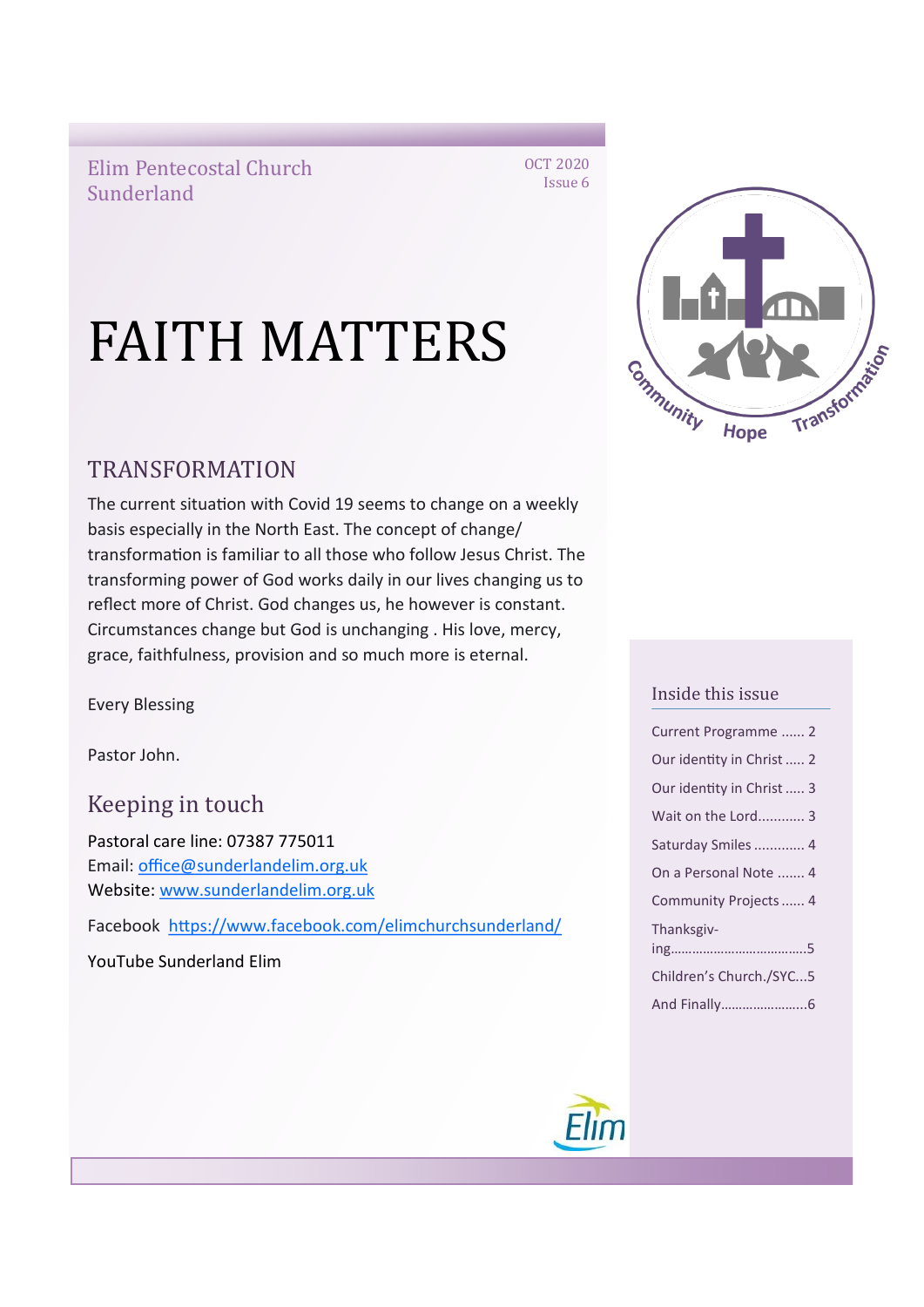

# Reflections: Our Identity in Christ

Victorious Christian Living is what every born again Christian should be walking daily in. However, it is vital that we know what our identity in Christ is before we can reflect that identity our lives.

Who do you think you are? What is your identity? What influences, shapes your identity?

Genesis 1:27 states: "So God created human beings in his own image. In the image of

God, he created them; male and female he created them." We were made "in God's image" and God is spirit. Adam's spirit, his inner person, the core of his being, was connected to his body (physically alive). But his spirit was also connected with God (spiritually alive). The spiritual connection to God gives 3 very significant things which every human being longs for.

*"Victorious Christian Living: not a theory to be admired, but a reality to be experienced."*

#### **Current Programme**

**Sunday** 10am and 12noon in our Church building 10 am Service Streamed on Facebook 11am Catch up via Zoom

**Tuesday** 7.30pm Prayer Meeting via Zoom

**Wednesday** 7.30pm Reflections on Facebook

**Thursday**  Throwback Thursday

**Mon to Fri**  Daily Devotionals

Daily Verse

**Acceptance** – An intimate relationship with God. He could talk with Him at any time and have His full attention.

**Significance** – A purpose. Genesis 1:26 records 'to rule over the birds of the sky, the beasts of the field and the fish of the sea.' **Security** – Access to God's presence. Everything he needed was provided for – food, shelter, companionship.

Disobedience led to that their spiritual connection being broken and separation from God. Subsequently, all their descendants were born physically alive but spiritually dead. **Acceptance** changed into a sense of rejection. Si**gnificance** was replaced with a sense of guilt and shame. S**ecurity** was replaced with fear. Adam's first expression of emotion in Genesis 3:10 was, "I was afraid".

We have all been born into an environment that's not at all like the one we were originally designed for. There is an inbred instinct to find our way back to the acceptance, significance and security we were meant to have. Sadly so often, we are looking to the wrong people or the wrong things, in the wrong places. We only find our true identity, contentment and peace in Christ, that's when we have arrived back home!

Jesus came to restore, we can be spiritually alive again. Ephesians 2:1-3. Like Adam, Jesus was physically and spiritually alive. Unlike Adam, Jesus never sinned. Why did Jesus come? To forgive our sins, yes, but also to give us life.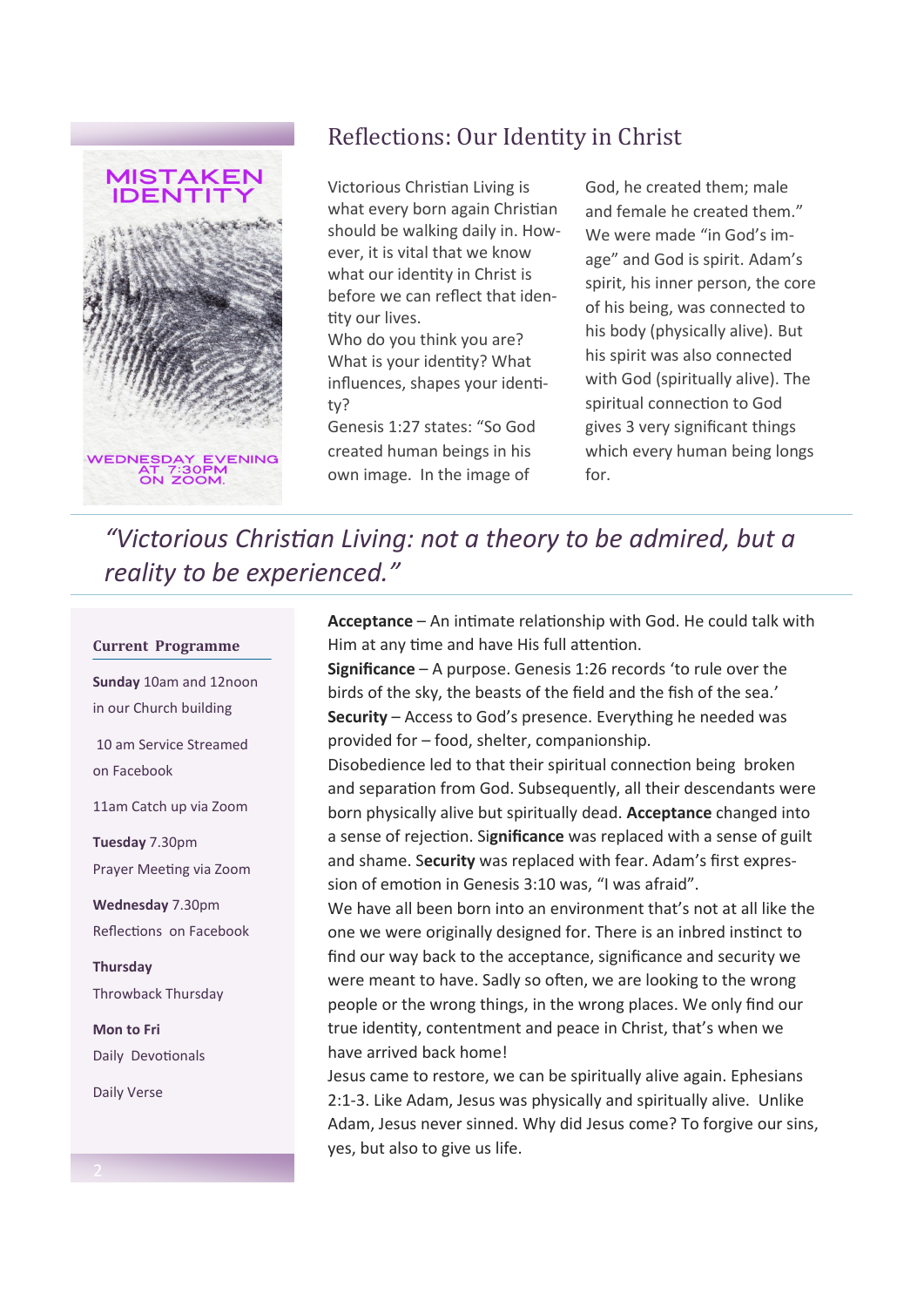## Our Identity in Christ cont.,

John 10:10, "I have come that they may have life, and have it to the full." Adam lost life, Jesus gives life. Through Jesus the relationship and connection with God is restored. We can now experience true acceptance, significance and security which is only found in Christ. **Saints** - Those who believe in Christ Jesus, accept Him as their Saviour and seek, to follow Him as their Lord, are saints. Being a saint isn't based upon how we feel, how much we understand about sainthood or what others say about us. Our relationship with Jesus Christ qualifies us to be saints. Yes, we sin, but God is faithful and forgives us. We are no longer 'sinners' but saints, not because of anything we have done but all because of Jesus.

**In Christ** - 2 Corinthians 5:17 , "If anyone is in Christ, they are a new creation, the old has gone, the new has come!" There is nothing that we bring to the table so to speak. It is all in and through the Lord Jesus. God saved you by his grace when you believed. And you can't take credit for this; it is a gift from God. Read Ephesians 1:1- 14 where Paul uses the phrase In Christ, In Him on numerous times. **Chosen** - We are chosen and adopted into the family of God. "Even before he made the world, God loved us and chose us in Christ to be holy and without fault in his eyes. God decided in advance to adopt us into his own family by bringing us to himself through Jesus Christ. This is what he wanted to do, and it gave him great pleasure." (Ephesians 1:4-5)

**Beloved Child of God -** We are part of the Beloved, we are loved because we are in Christ Jesus and God loves Jesus. God loves what God makes, including you! So how should we respond to God's love? 1. Accept God's love. 2. Live in God's love (Jude 21; 1 John 4:16). 3. Love others (John 15:12-13). Paul prayer in Eph 3:14, 17- 19 is that we experience more of God's love.

**Redeemed.** Eph 1:7, "In him we have redemption through his blood, the forgiveness of sins, in accordance with the riches of God's grace." Praise God we have been "redeemed by the blood of Jesus Christ." We have been totally forgiven (Psalms 103:2-4, 11- 12; Isaiah 38:17). There is now no condemnation for those who are in Christ John 8:36, Jesus said, "So if the Son sets you free, you will be free indeed." Are you living with a forgiven identity? We are called to not only to live in that identity but to proclaim God's forgiveness and offer of salvation.

We are to live as forgiven saints, walking boldly not arrogantly, into the life that God has for us.

Please join us on Wednesdays as we continue in our series of our identity in Christ.

### WAIT ON THE LORD

In God's waiting room, I sometimes have to stay it where He teaches me the whys for His delay.

He wants me to know, waiting has its due season and soon I will gather the answers to His reason.

He uses this waiting time, for me to focus on His face so that I can experience the full measure of His grace.

He wants me to learn, how to depend on Him why my pride and conceit He has to pare and trim.

In God's waiting room, I've learned all about delay it's where He taught me to trust Him for my tomorrows and today!

#### Deborah Ann Belka

#### *[Psalm 27:14](https://classic.biblegateway.com/passage/?search=Psalm+27%3A14&version=KJV)*

*"Wait on the Lord: be of good courage, and he shall strengthen thine heart: wait, I say, on the Lord."*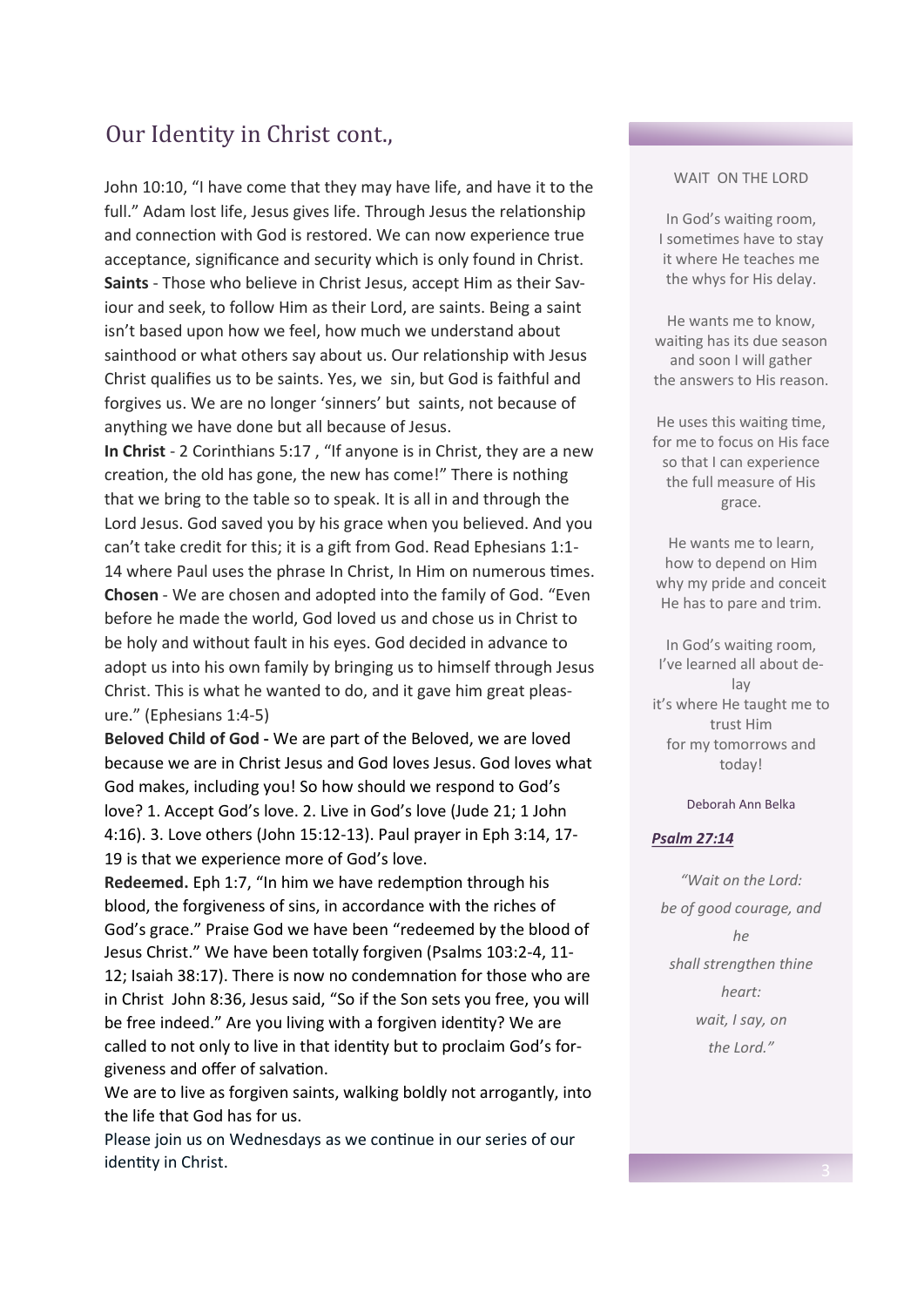### Saturday Bible Smiles

1. Who is the greatest babysitter mentioned in the Bible? David. He rocked Goliath to a very deep sleep.

2. Did you know they had cars in Jesus time?

The Bible says the disciples were all in one accord

### On a personal note...

It is with great sadness that due to ongoing family health circumstances, Pastor John has made the difficult decision to resign as our Pastor. This decision was made after much prayerful consideration. He will continue to lead us during October with his last Sunday Service being 1st November.

## Community Projects

The Leadership Team have already had discussions with Paul Hudson, our Regional Leader. Further information will be forthcoming. We ask that at this time you pray for Pastor John, Tracy and Louise as they navigate the journey ahead.

The last couple of months have seen our Community Projects ministry hugely blessed financially. Sunderland City Council have provided us with a new fridge/freezer so that we can start offering fresh produce in our foodbank. Sunderland City Council, in partnership with Sunderland Clinical Commissioning Group  launched the 'Creating Resilience within Sunderland Communities Appeal' to support our most vulnerable residents during the Coronavirus outbreak and beyond, to not only support residents in crisis but also support them to move out of crisis, to become more resilient and improve their overall health and wellbeing. By providing direct support via a 'more than food' approach the plan is to enable people to directly access the help they need to improve their financial, personal or other situations. Our grant application to this fund has been successful and some of this money will be used to partner with Fareshare to provide fresh fruit/vegetables over these winter months. An improved diet is known to improve health.

We have been exploring various ways in which we can further reach out to our community and had some encouraging conversations with several organisations especially Christians Against Poverty.

We give thanks to the Lord for financial resourcing and now seek him for manpower. Can you also please prayerfully consider whether you can support this area? Do you have a few hours to spare and a heart for people. We firmly believe God equips those he calls. Is he calling you?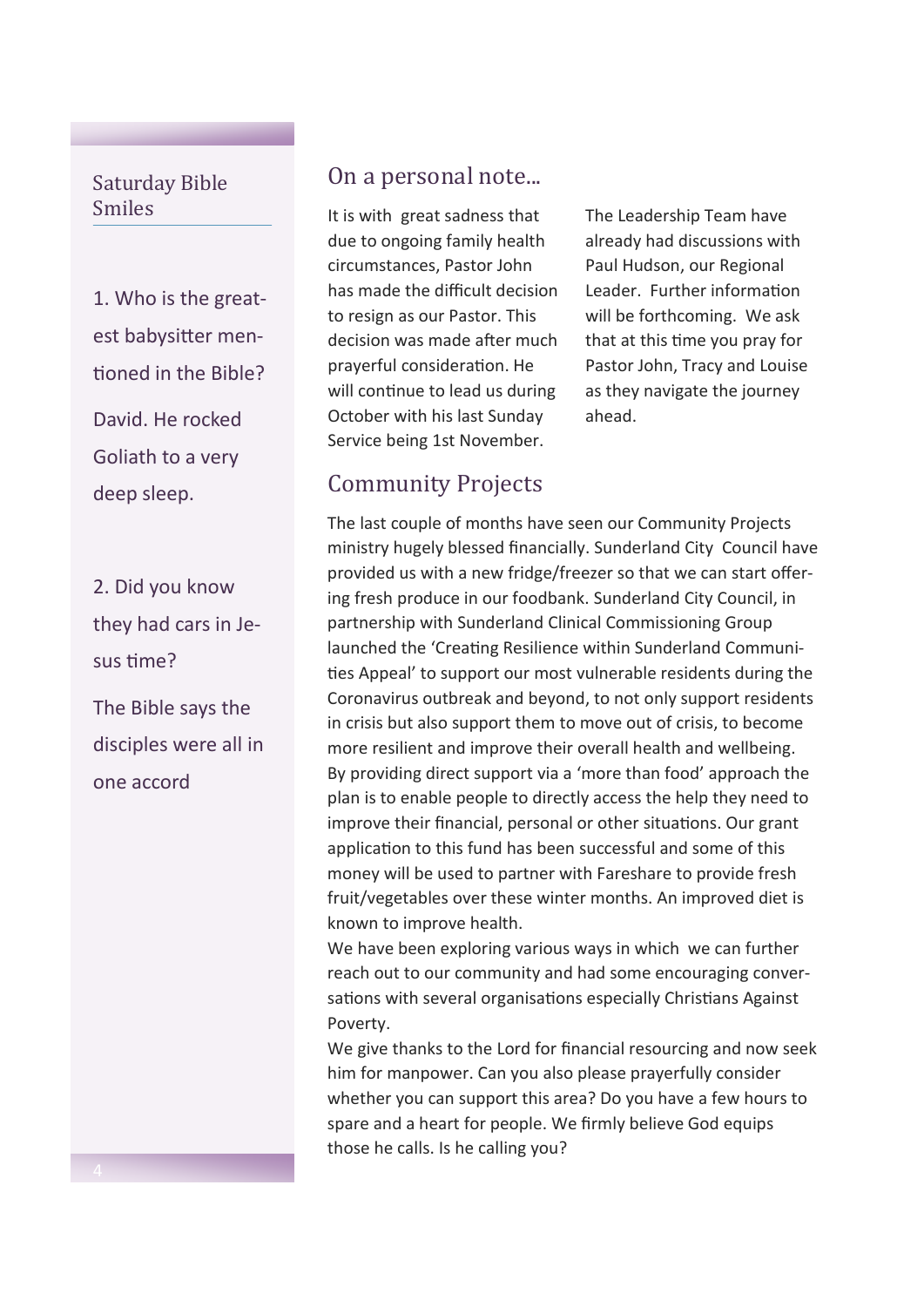# Thanksgiving

We thank God for His financial provision and for your continued financial support. General income and expenditure for Sept was as follows.

General Offerings £4507.57 General Expenditure £4699.12

We want to especially thank those who have contributed to the Roof fund. We now have the funds to give the roofers the go ahead . They are planning to start work on 12th October. Once the roof repairs are carried out we will investigate the electrical repairs needed to the side room.



*"Love the Lord your God with all your heart and with all your soul and with all your mind and with all your strength."* 

# Children's Church and Sunday Youth Church

September commenced with Children's Church looking at The Greatest Commandment to love God. We then had the parables: The Wise and Foolish Builders, The Parable Son and The Great Feast. We had some great art work sent in. SYC have reflected and expanded on what it means and looks like to live out the commission they agreed to during Kairos Christian Youth Camp. We've considered why and how to love people, even people we don't like. We've seen how God has a plan for our lives and what it means to live that out. We 've also created stories using story dice and enjoyed the content from Intro Outro (Youth for Christ) and Off Brand Culture (Tees Valley Youth for Christ), The last few weeks have seen big changes in the children's and young people lives, the main one being going back to school. Our Zoom meeting gave us the opportunity to chat about this and pray with them.

It has been great to see some of our children/young people back in the building. They each have their own individual pack with notebooks, pencils or pens to record reflection points or prayer points.